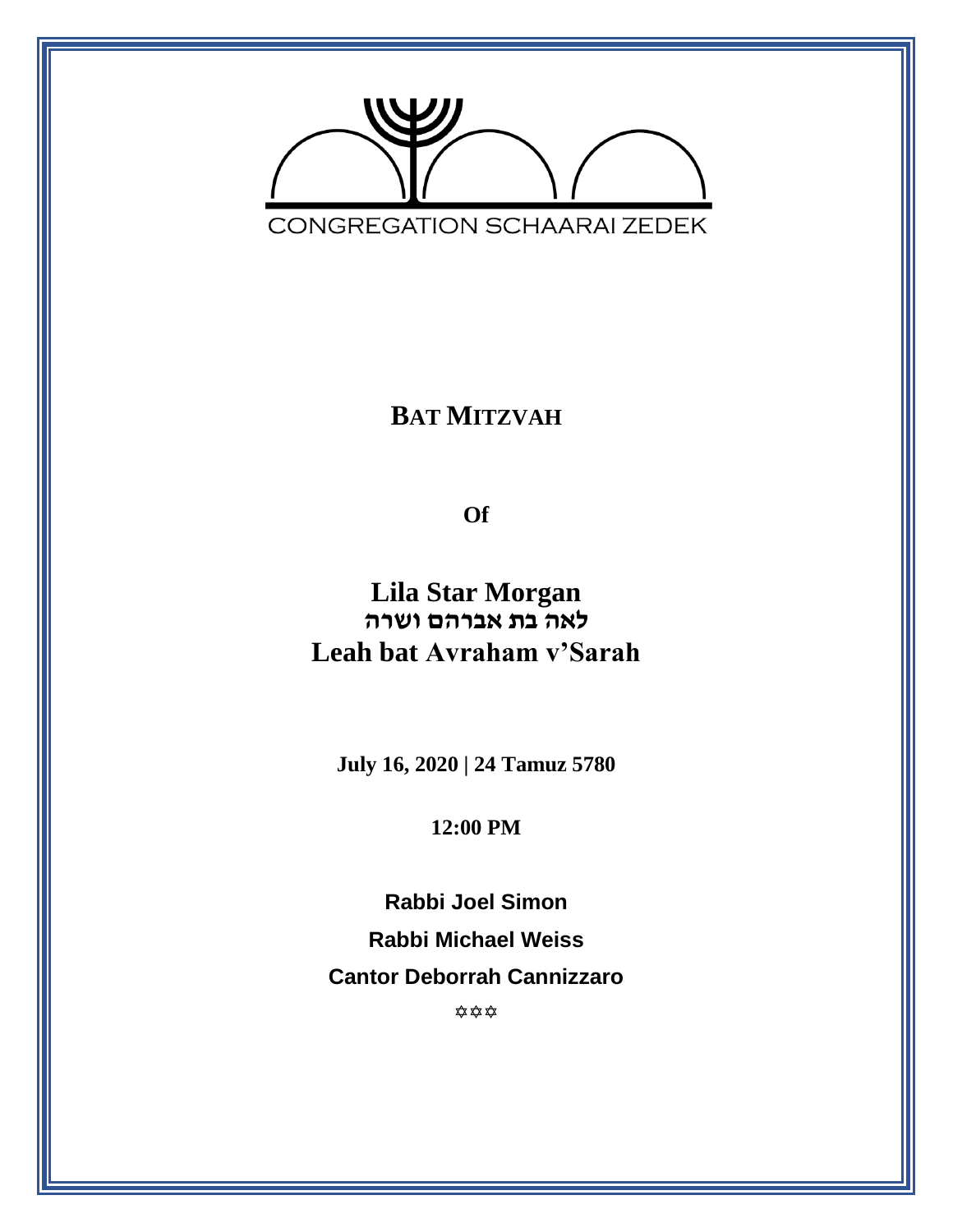| <b>PRESENTATION OF TALLIT:</b>                                         | <b>Grandfather - Jeffrey Ellins</b>                                                                        |
|------------------------------------------------------------------------|------------------------------------------------------------------------------------------------------------|
| <b>VIRTUAL ARK OPENING:</b>                                            | <b>Aunt – Stephanie Olivolo</b><br><b>Great Aunt - Miriam Schecter</b><br><b>Great Uncle - Mark Ellins</b> |
| PASSING OF TORAH:                                                      | <b>Grandparents - Aliza and Jeffrey Ellins</b><br>Parents - Courtney and Larry Morgan, Jr.                 |
| <b>PRESENTATION OF YAD:</b>                                            | <b>Mother-Courtney Morgan</b>                                                                              |
| <b>TORAH SERVICE:</b>                                                  | <b>SEDRA: Korach</b>                                                                                       |
|                                                                        | Lila Star will read and translate from Numbers 16: 16 – 27<br>in Hebrew and English.                       |
| TORAH ALIYOT:                                                          | 1. Sister – Makayla Morgan                                                                                 |
|                                                                        | 2. Grandparents - Lori Dunbar and Larry Morgan<br>Father - Larry Morgan, Jr.                               |
|                                                                        | 3. Grandparents – Aliza and Jeffrey Ellins                                                                 |
|                                                                        | 4. Parents – Courtney and Larry Morgan, Jr.                                                                |
|                                                                        | 5. Bat Mitzvah – Lila Star Morgan<br>לאה בת אברהם ושרה                                                     |
| <b>HAFTARAH SERVICE:</b>                                               | Lila Star will read and translate from<br>I Samuel 12:13 - 15 in Hebrew and English.                       |
| <b>BAR MITZVAH SPEECH:</b>                                             | Lila Star "Leah" Morgan                                                                                    |
| <b>VIRTUAL ARK CLOSING:</b>                                            | Cousins – Maleea, Makenna, and Makay Grisham,<br>Michael Ellins, Paris Olivolo and Mason Zeitchik          |
| <b>PRESENTATION OF BAT</b><br><b>MITZVAH CERTIFICATE AND</b><br>GIFTS: | <b>Sharon Ravner, Sisterhood Past President</b><br><b>Congregation Schaarai Zedek</b>                      |
|                                                                        |                                                                                                            |